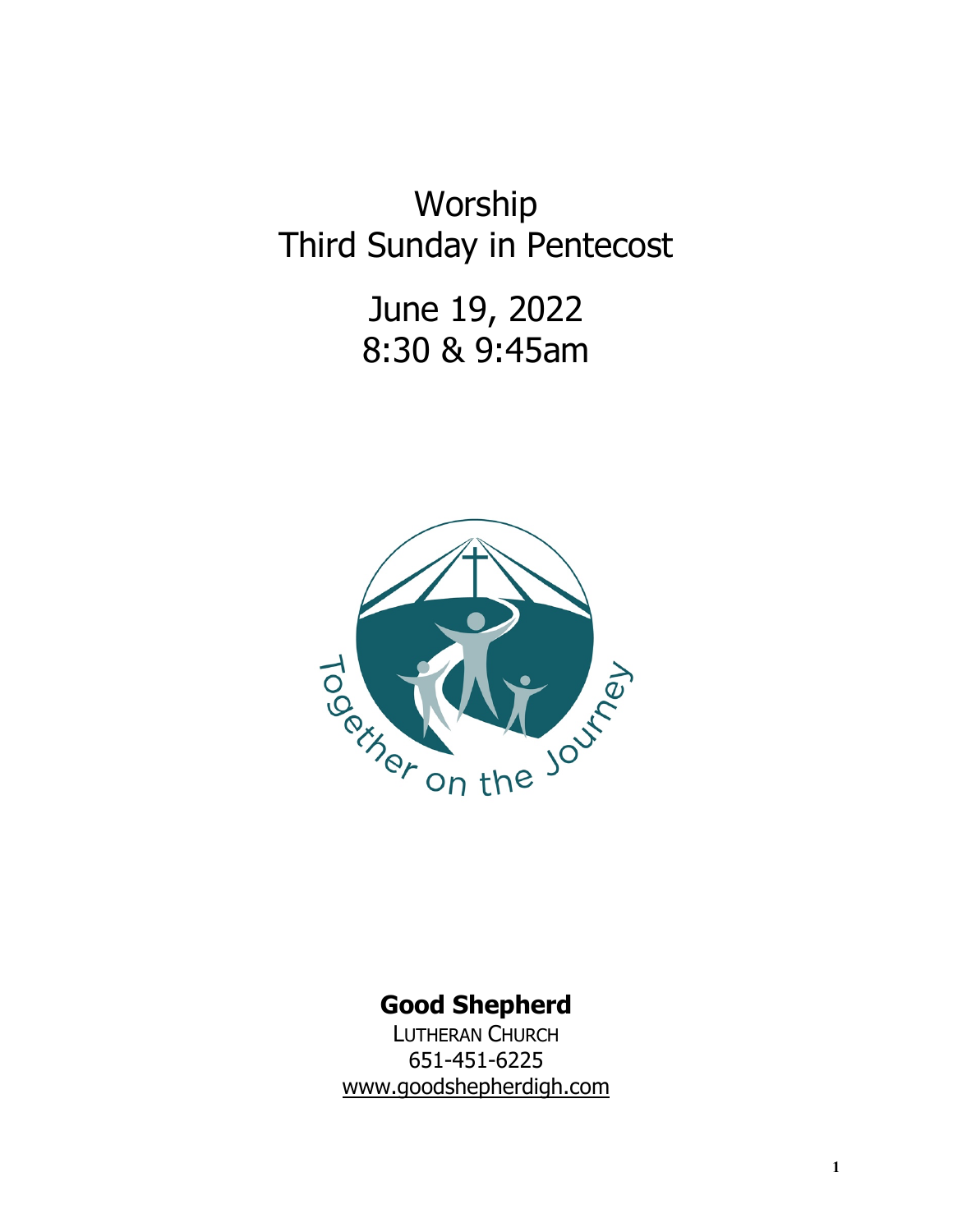# **Welcome to Worship**

# Whether one's feet are big or small, fresh or worn, running or crawling Good Shepherd Lutheran Church is: Together on the Journey, Sharing God's Love

### **PRELUDE**

## WELCOME & ANNOUNCEMENTS

#### GREETING

All may make the sign of the cross, the sign marked at baptism

- L. Welcome in the name of the holy Trinity, one God, whose mercy endures forever.
- **C. Amen.**

## SONG *"Canticle of the Turning"*

My soul cries out with a joyful shout that the God of my heart is great, and my spirit sings of the wondrous things that you bring to the ones who wait. You fixed your sight on your servant's plight, and my weakness you did not spurn, so from east to west shall my name be blest. Could the world be about to turn?

*Refrain:* My heart shall sing of the day you bring. Let the fires of your justice burn. **Wipe away all tears, for the dawn draws near, and the world is about to turn.** 

Though I am small, my God, my all, you work great things in me, and your mercy will last from the depths of the past to the end of the age to be. Your very name puts the **proud to shame, and to those who would for you yearn, you will show your might, put the strong to flight, for the world is about to turn.** Refrain

## CONFESSION & FORGIVENESS

L. Seeking reconciliation with God and neighbor, let us remember the gift of baptism and confess our sin.

*Silence for Reflection*

**C. God of mercy,** 

we confess that we have sinned against you, against one another, and against the earth entrusted to our care. We are worried and distracted by many things, and we fail to love you above all else. **We store up treasures for ourselves** and turn away from our neighbors in need. Forgive us, that we may live in the freedom of your Son, **Jesus Christ our Lord. Amen.** 

- L. When we are laid low by sin and guilt, God makes us alive together with Christ, forgiving us all our trespasses for freedom, Christ has set us free: Rejoice in this Good News!
- **C. Amen.**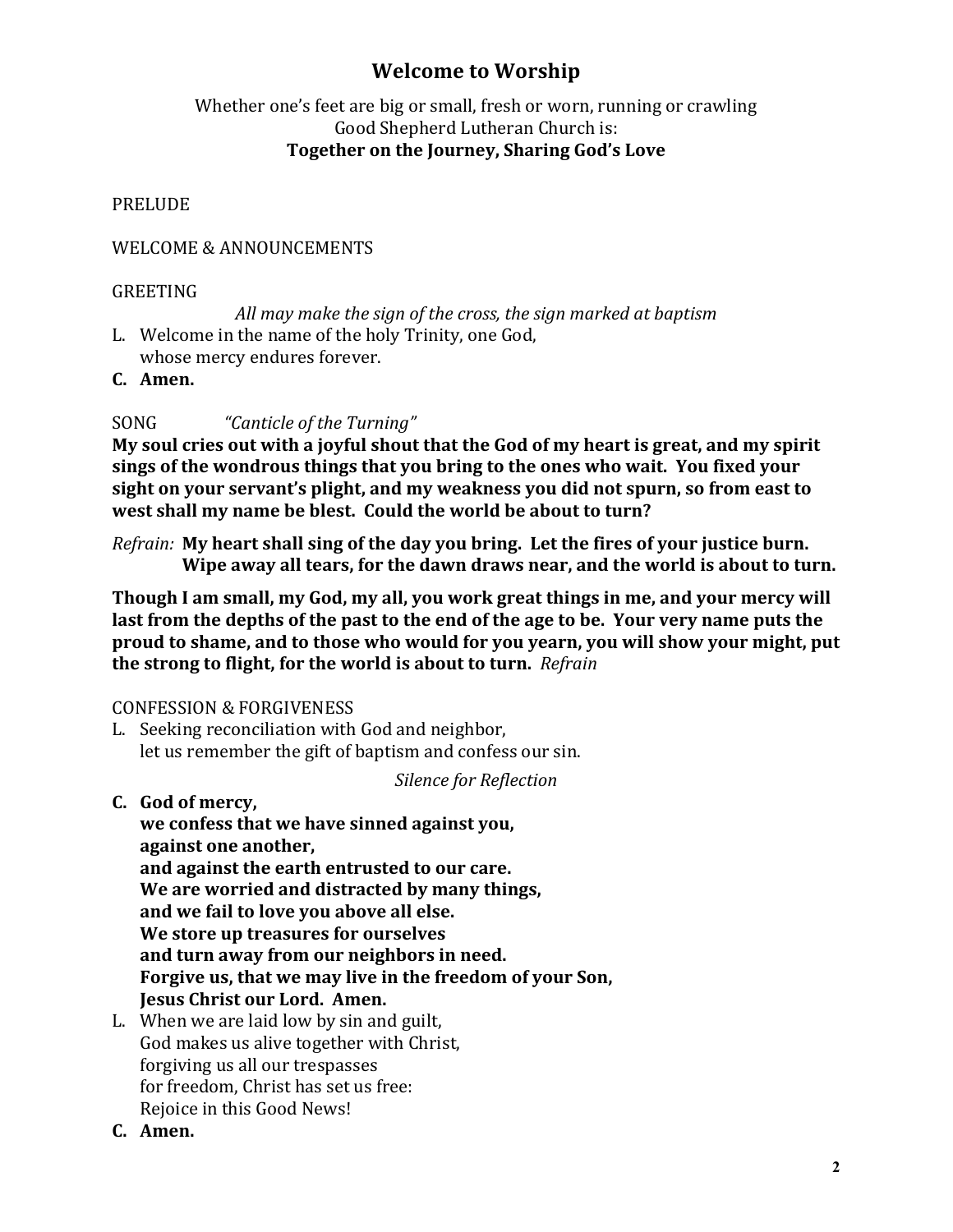SONG OF PRAISE *"What a Beautiful Name it Is"* You were the Word at the beginning, one with God the Lord Most High. **Your hidden glory in creation, now revealed in you, our Christ.** What a beautiful name it is, what a beautiful name it is, the name of Jesus Christ my King. What a beautiful name it is, **nothing compares to this. What a beautiful name it is, the name of Jesus.** 

#### PRAYER OF THE DAY

- L. The grace of our Lord Jesus Christ, the love of God and the Communion of the Holy Spirit be with you.
- **C. And also with you.**
- L. Let us pray together,
- **C.** God of surprising compassion, in your mercy, set us free and defend us from everything that is evil. We bring before you the cries of a sorrowing world, do not **keep silent, but continue in your steadfast embrace of your people, through Jesus Christ our Lord. Amen.**

(All those who are able, please stand)

#### GOSPEL ACCLAMATION

## Spirit of the Living God, fall fresh on me. Spirit of the Living God, fall fresh on me. Melt me, mold me, fill me, use me. Spirit of the Living God, fall fresh on me.

#### BIBLE READING Luke 8:26-39

Jesus and his disciples sailed to the Gerasenes' land, which is across the lake from Galilee. As soon as Jesus got out of the boat, a certain man met him. The man was from the city and was possessed by demons. For a long time, he had lived among the tombs, naked and homeless. When he saw Jesus, he shrieked and fell down before him. Then he shouted, "What have you to do with me, Jesus, Son of the Most High God? I beg you, don't torture me!" He said this because Jesus had already commanded the unclean spirit to come out of the man. Many times it had taken possession of him, so he would be bound with leg irons and chains and placed under guard. But he would break his restraints, and the demon would force him into the wilderness. Jesus asked him, "What is your name?" "Legion," he replied, because many demons had entered him. They pleaded with him not to order them to go back into the abyss. A large herd of pigs was feeding on the hillside. The demons begged Jesus to let them go into the pigs. Jesus gave them permission, and the demons left the man and entered the pigs. The herd rushed down the cliff into the lake and drowned. When those who tended the pigs saw what happened, they ran away and told the story in the city and in the countryside. People came to see what had happened. They came to Jesus and found the man from whom the demons had gone. He was sitting at Jesus' feet, fully dressed and completely sane. They were filled with awe. Those people who had actually seen what had happened told them how the demon-possessed man had been delivered. Then everyone gathered from the region of the Gerasenes asked Jesus to leave their area because they were overcome with fear. So he got into the boat and returned across the lake. The man from whom the demons had gone begged to come along with Jesus as one of his disciples. Jesus sent him away, saying, "Return home and tell the story of what God has done for you." So he went throughout the city proclaiming what Jesus had done for him.

The Word of the Lord.

**C. Thanks be to God!**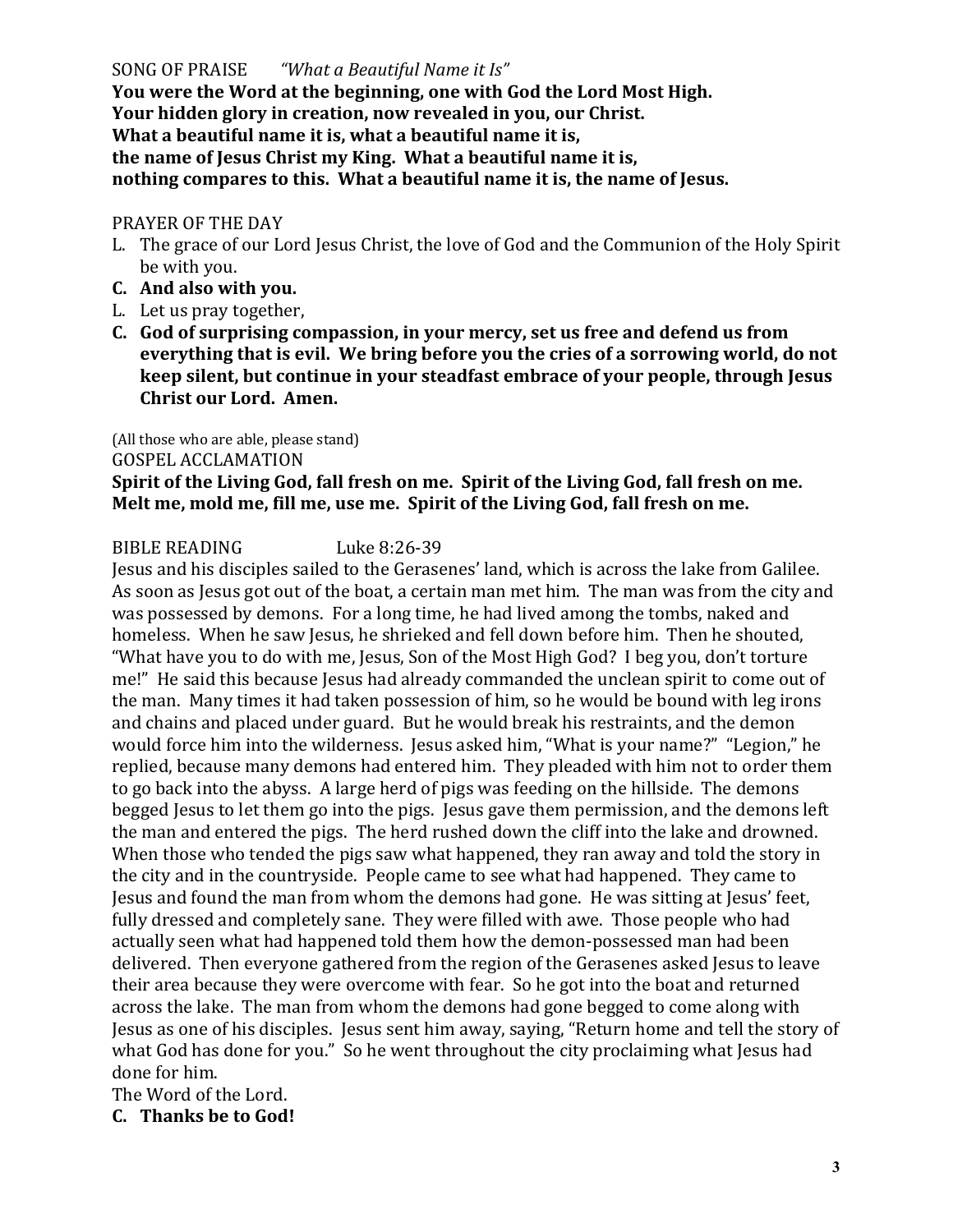(Please be seated)

MESSAGE Pastor Courtney Steitz

(All those who are able, please stand) SONG OF THE DAY *"Christ Be Our Light"* 

Longing for light, we wait in darkness. Longing for truth, we turn to you. Make us your own, your holy people, light for the world to see.

*Refrain:* Christ, be our light! Shine in our hearts. Shine through darkness. Christ, be our light! Shine in your church gathered today.

Longing for peace, our world is troubled. Longing for hope, many despair. Your **word alone has pow'r to save us. Make us your living voice.** Refrain

#### AFFIRMATION OF FAITH

We belong to God, Creator of all that is and all that is to come, abundant provider of the gifts in this life and the gifts in our own hearts. It is God alone who gives life, who is generous beyond measure with grace and blessing.

We follow Christ, whom God sent to teach and heal, to show us a new way to live, with love and trust and courage, with joy and generosity. In this faith Jesus gave of himself, even his very life. **He was crucified and buried; yet God raised him from death,** and he lives among us and grants his spirit to us.

We live by that Holy Spirit, and entrust ourselves to the Spirit's guidance and empowerment. As members of the church, the Body of Christ, **we devote ourselves to lives of love,** rejoicing in the power of forgiveness, the reality of resurrection, and the mystery of eternal life. Amen.

## PRAYERS OF THE PEOPLE

*You are invited to sing "The Spirit Intercedes for Us" before and after prayers* The Spirit intercedes for us with sighs too deep for words to express oh, oh, oh. The Spirit intercedes for us with sighs too deep for words to express oh, oh, oh.

INVITATION TO OFFERING *(Luke 24:47)*

L. Christ calls us to participate in a mission of reconciliation throughout the world – inviting us to participate in the building up of the body of Christ, where justice and peace prevail. Let us give generously of our time, talents, and treasure to foster this mission.

OFFERING You can place your offering in the plate upon entering or leaving *worship.* Or you may give online at our website. *Thank you for your generosity.*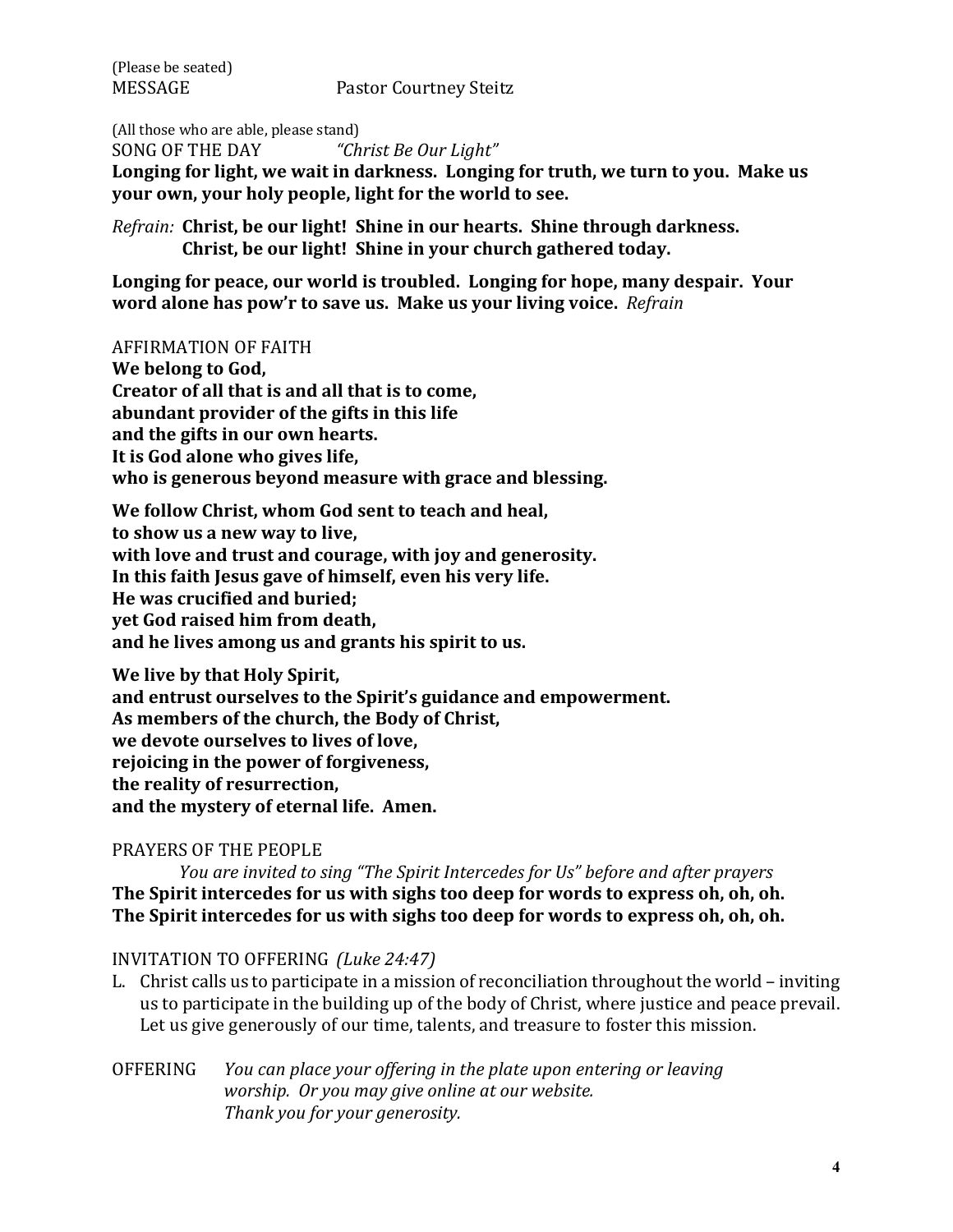#### OFFERING PRAYER

**C.** O God, we bring to you our offering, and ask you to bless it and use it to make **your reign known in the world. In Jesus' name, we pray. Amen.** 

OFFERTORY SONG *"The Doxology"* Praise God, from whom all blessings flow; praise God, all creatures here below; praise God above, ye heav'nly host; praise Father, Son, and Holy Ghost.

#### WORDS OF INSTITUTION

#### THE LORD'S PRAYER

Our Father, who art in heaven, hallowed be thy name. Thy kingdom come, thy will be done, on earth as it is in heaven. Give us this day our daily bread. And forgive us our trespasses, as we forgive those who trespass against us. And lead us not into **temptation, but deliver us from evil. For thine is the kingdom, and the power, and** the glory, forever and ever. Amen.

COMMUNION DISTRIBUTION

COMMUNION BLESSING

#### COMMUNION PRAYER

God of love, as you have blessed this meal, bless now our work and our words, that we may extend your welcome to the world in what we do and by who we are. May the Spirit's power make it so. Amen.

#### BLESSING

- L. The blessing of God, source of life, power of life, redeemer of life, is with you now and always.
- **C. Amen.**

SONG "God of Grace and God of Glory"

God of grace and God of glory, on your people pour your pow'r; crown your ancient church's story; bring its bud to glorious flow'r. Grant us wisdom, grant us courage for the facing of this hour, for the facing of this hour.

Save us from weak resignation to the evils we deplore; let the gift of your salvation be our glory evermore. Grant us wisdom, grant us courage, serving you whom we adore, serving you whom we adore.

#### DISMISSAL

- P. Go in peace. The Spirit sends us forth to serve.
- **C. Thanks be to God.**